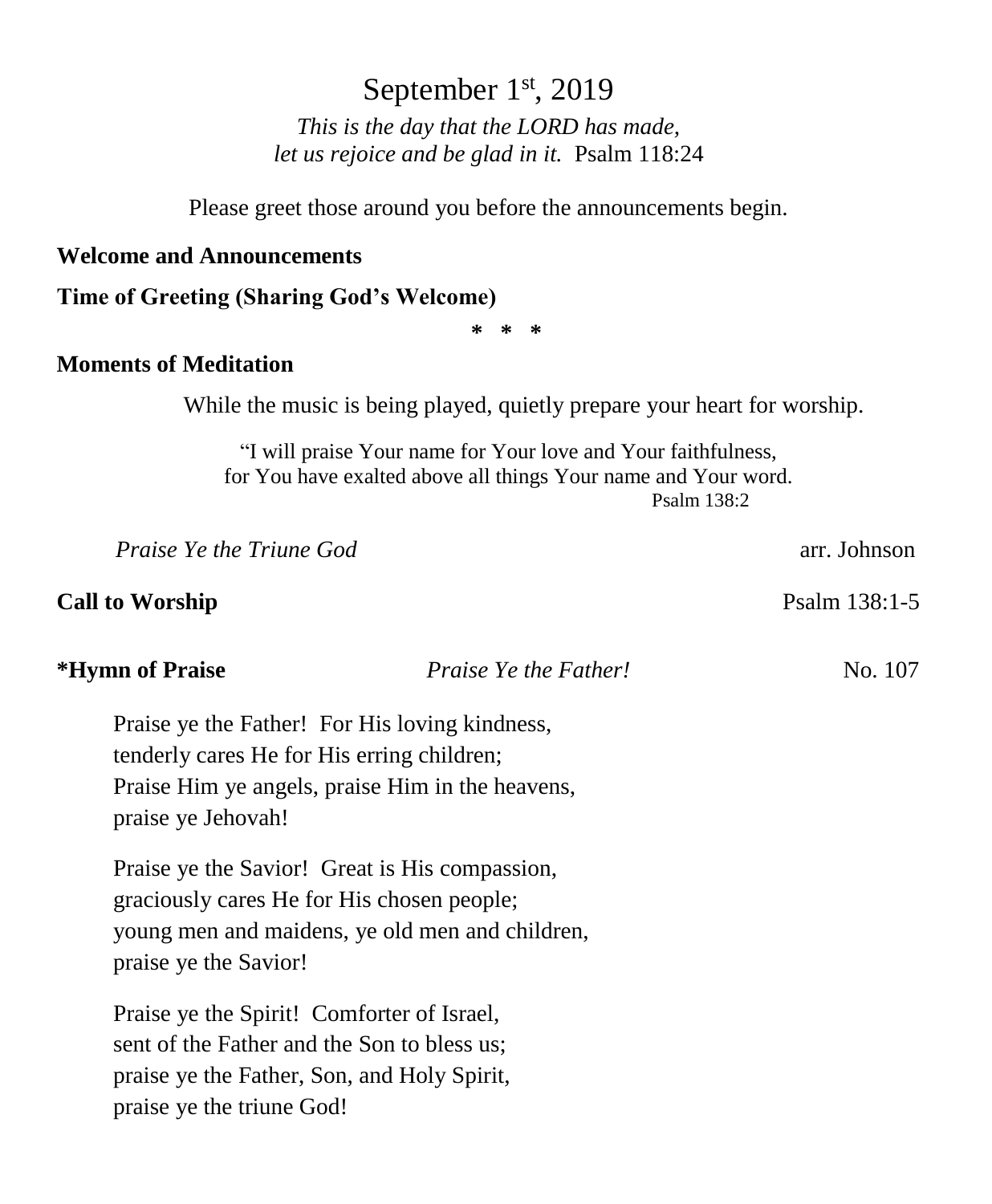**Scripture Reading**  Philippians 2:1-11 Pew Bible Page 1827

### **Prayer of Confession**

King of heaven, we long to worship You today with hearts full of joy, but we have sinned countless times. We understand that we are like the mockers who scoffed at Jesus as He died, and like the rebels who pressed the crown of thorns deeply onto His sinless head. We are undone and wonder how You could ever love us and welcome us as cherished sons and daughters. Father, forgive us for hearts that doubt You and turn away from You many times each day. Forgive us for worshiping other gods. Forgive us for believing that our sin is so much greater than Your love and grace. Lord, thank You for Your perfect Son, who never sinned, yet became sin for us. Thank You for Your deep and infinite love, that willingly crushed Your only Son, so that His wounds could pay our ransom. Make us children who love with the same kind of love that we have received from You. And may we joyfully tell others that Jesus saves those who repent of their sins and turn to Him in faith and obedience. In His Name we pray. Amen.

#### **Assurance of Pardoning Grace** John 3:16-17

**<sup>16</sup> "**For God so loved the world, that he gave his only Son, that whoever believes in him should not perish but have eternal life. <sup>17</sup> For God did not send his Son into the world to condemn the world, but in order that the world might be saved through him.

**\*Hymn of Thanksgiving** *We Have Heard the Joyful Sound* No. 448

We have heard the joyful sound: Jesus saves! Jesus saves! Spread the tidings all around: Jesus saves! Jesus saves! Bear the news to ev'ry land, climb the steeps and cross the waves; onward! 'tis our Lord's command; Jesus saves! Jesus saves!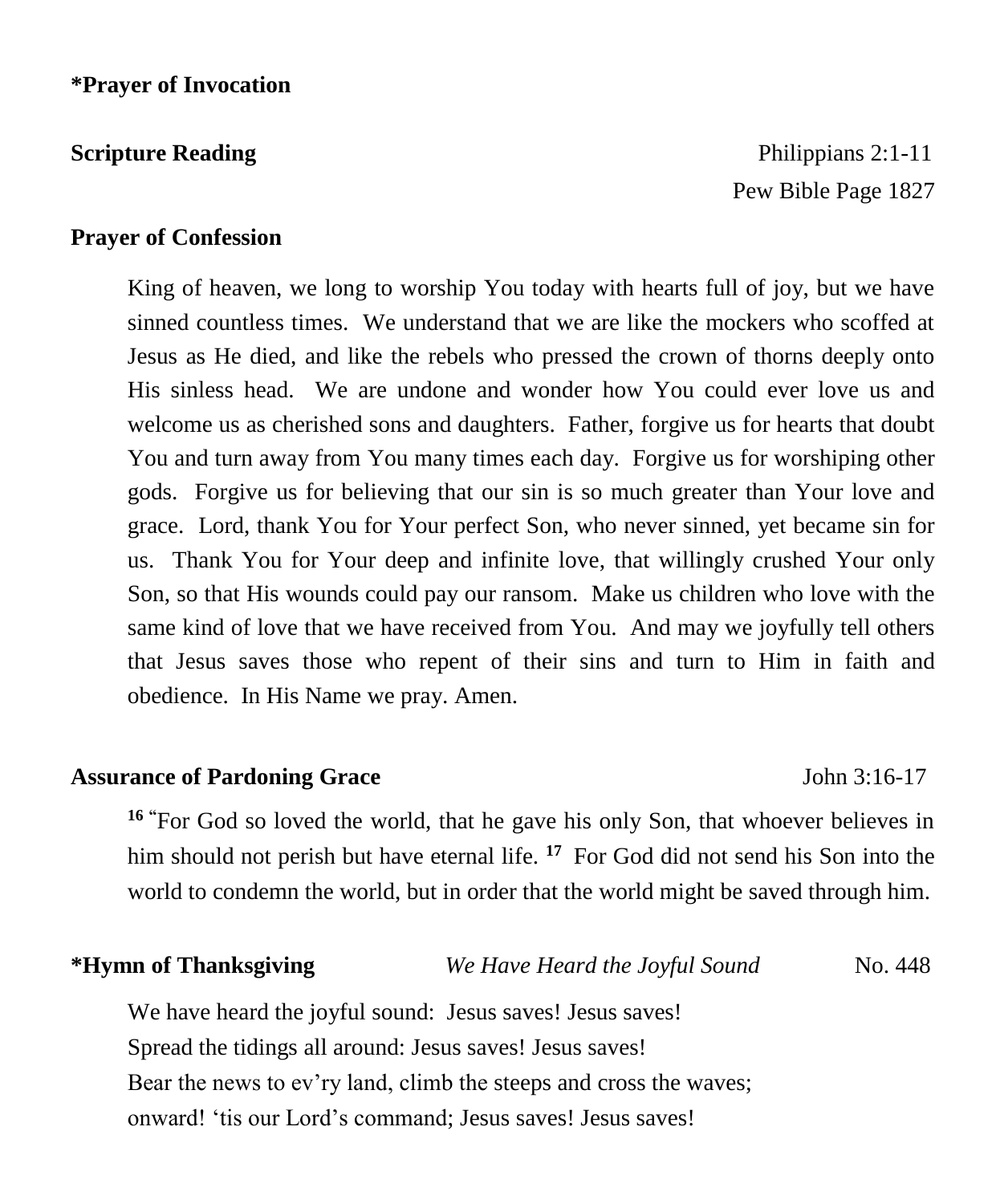Waft it on the rolling tide: Jesus saves! Jesus saves! Tell to sinners far and wide: Jesus saves! Jesus saves! Sing, ye islands of the sea; echo back, ye ocean caves; earth shall keep her jubilee: Jesus saves! Jesus saves!

Sing above the battle strife, Jesus saves! Jesus saves! By His death and endless life, Jesus saves! Jesus saves! Sing it softly through the gloom, when the heart for mercy craves; sing in triumph o'er the tomb - Jesus saves! Jesus saves!

Give the winds a mighty voice, Jesus saves! Jesus saves! Let the nations now rejoice- Jesus saves! Jesus saves! Shout salvation full and free, highest hills and deepest caves; this our song of victory- Jesus saves! Jesus saves!

### **New City Catechism Question # 51**

### **Of what advantage to us is Christ's ascension?**

Christ physically ascended on our behalf, just as he came down to earth physically on our account, and he is now advocating for us in the presence of his Father, preparing a place for us, and also sends us his Spirit.

### **Prayer of Intercession**

| <b>Tithes and Offering</b> | What Wondrous Love is This                                            | arr. Carter |
|----------------------------|-----------------------------------------------------------------------|-------------|
| *Hymn of Preparation       | Just As I Am, without One Plea                                        | No. 501     |
|                            | Just as I am, without one plea but that Thy blood was shed for me,    |             |
|                            | and that Thou bidd'st me come to Thee, O Lamb of God, I come, I come. |             |

Just as I am, and waiting not to rid my soul of one dark blot, to Thee, whose blood can cleanse each spot, O Lamb of God, I come, I come.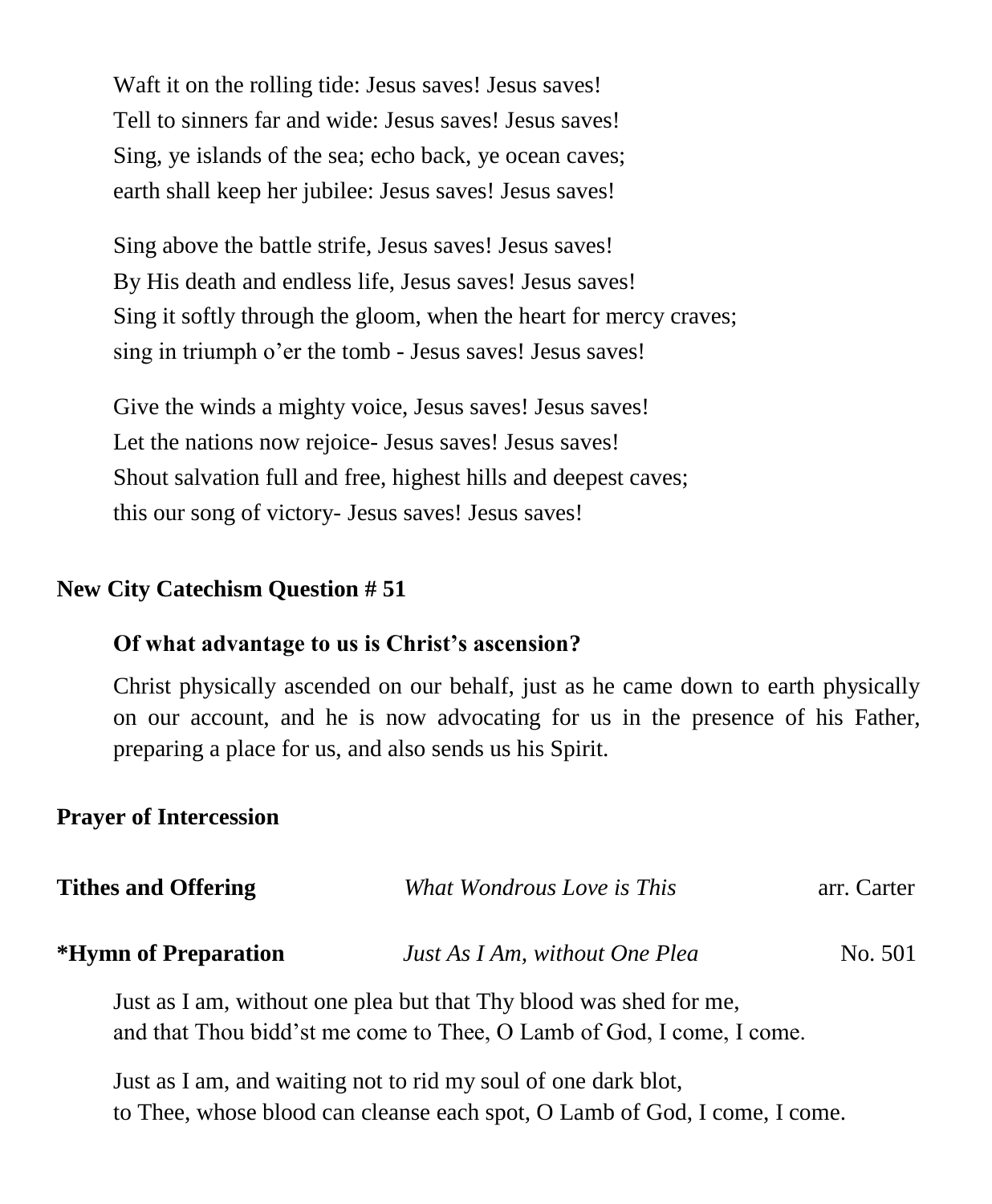Just as I am, though tossed about with many a conflict, many a doubt, fightings and fears within, without, O Lamb of God, I come, I come.

Just as I am, poor, wretch-ed blind; sight, riches, healing of the mind, yea, all I need, in Thee to find, O Lamb of God, I come, I come.

Just as I am, Thou wilt receive, wilt welcome, pardon, cleanse, relieve; because Thy promise I believe, O Lamb of God, I come, I come.

Just as I am, Thy love unknown has broken ev'ry barrier down; now, to be Thine, yea, Thine alone, O Lamb of God, I come, I come.

| <b>Sermon</b> | The Name of the Lord Is a Strong Tower | <b>Text: Proverbs 18:10</b> |
|---------------|----------------------------------------|-----------------------------|
|               |                                        | Pew Bible Page 1011         |

Sermon Outline:

I. Jesus, a Sure Foundation

II. Jesus, a Friend of Sinners

III. Jesus, Our Advocate

IV. Jesus, the God of All Comfort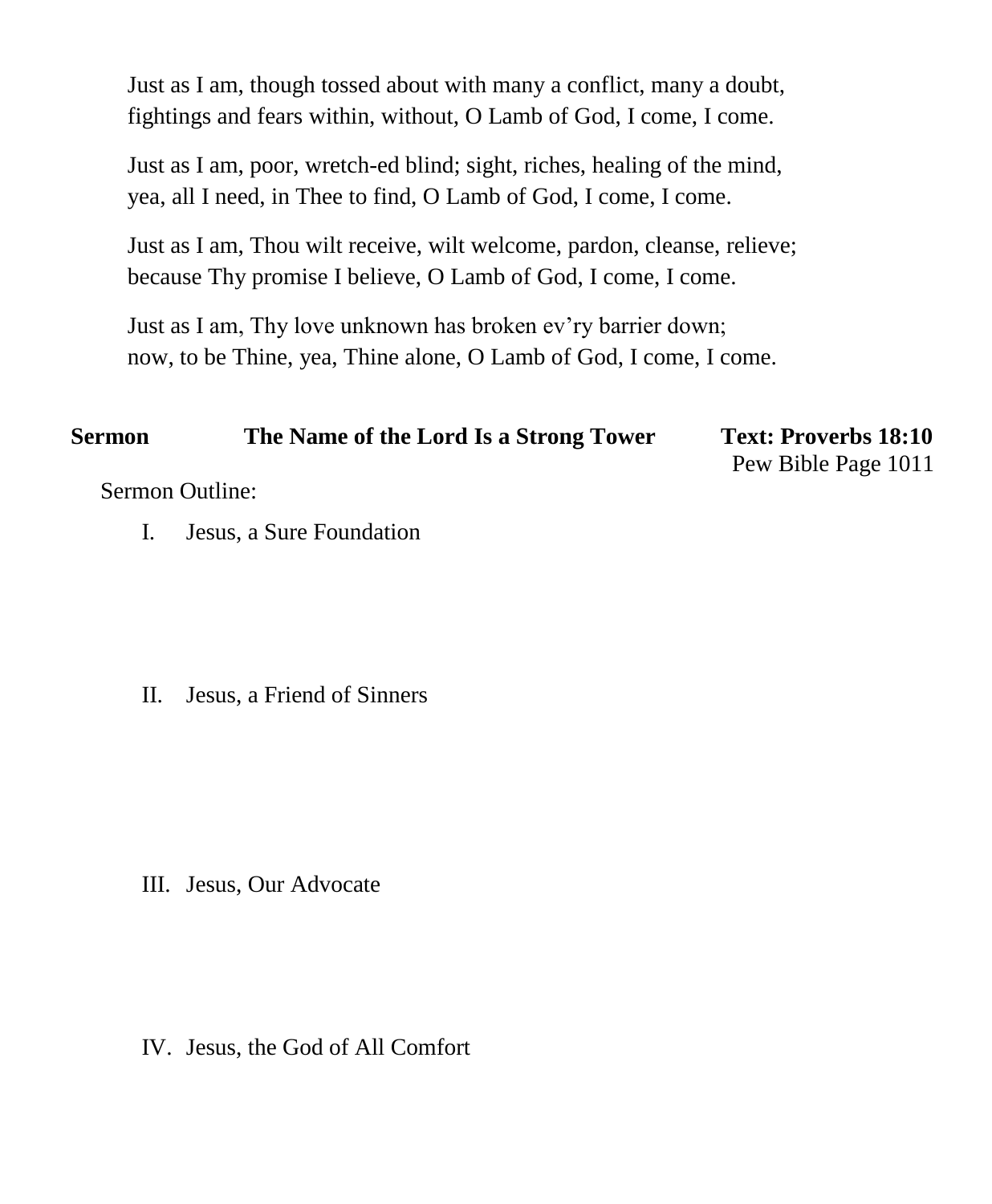## **Celebration of the Lord's Supper**

Please hold the elements so that we may all partake together. The bread set apart is gluten free. We use wine in the Lord's Supper, however, for those who prefer, grape juice is provided in the outer ring of the tray.

### **\*Hymn of Response** *How Firm A Foundation*No. 94

How firm a foundation, you saints of the Lord, is laid for your faith in His excellent Word! What more can He say than to you He has said, to you who for refuge to Jesus have fled?

"Fear not, I am with you, O be not dismayed; for I am your God, and will still give you aid; I'll strengthen you, help you, and cause you to stand, upheld by My righteous, omnipotent hand."

"When through the deep waters I call you to go, the rivers of sorrow shall not overflow; for I will be with you, your troubles to bless, and sanctify to you your deepest distress."

"When through fiery trials your pathway shall lie, My grace, all-sufficient, shall be your supply; the flame shall not hurt you: I only design your dross to consume and your gold to refine."

"E'en down to old age all My people shall prove My sovereign, eternal, unchangeable love; and when hoary hairs shall their temples adorn, like lambs they shall still in My bosom be borne."

"The soul that on Jesus has leaned for repose, I will not, I will not desert to His foes; the soul, though all hell should endeavor to shake, I'll never, no never, no never forsake."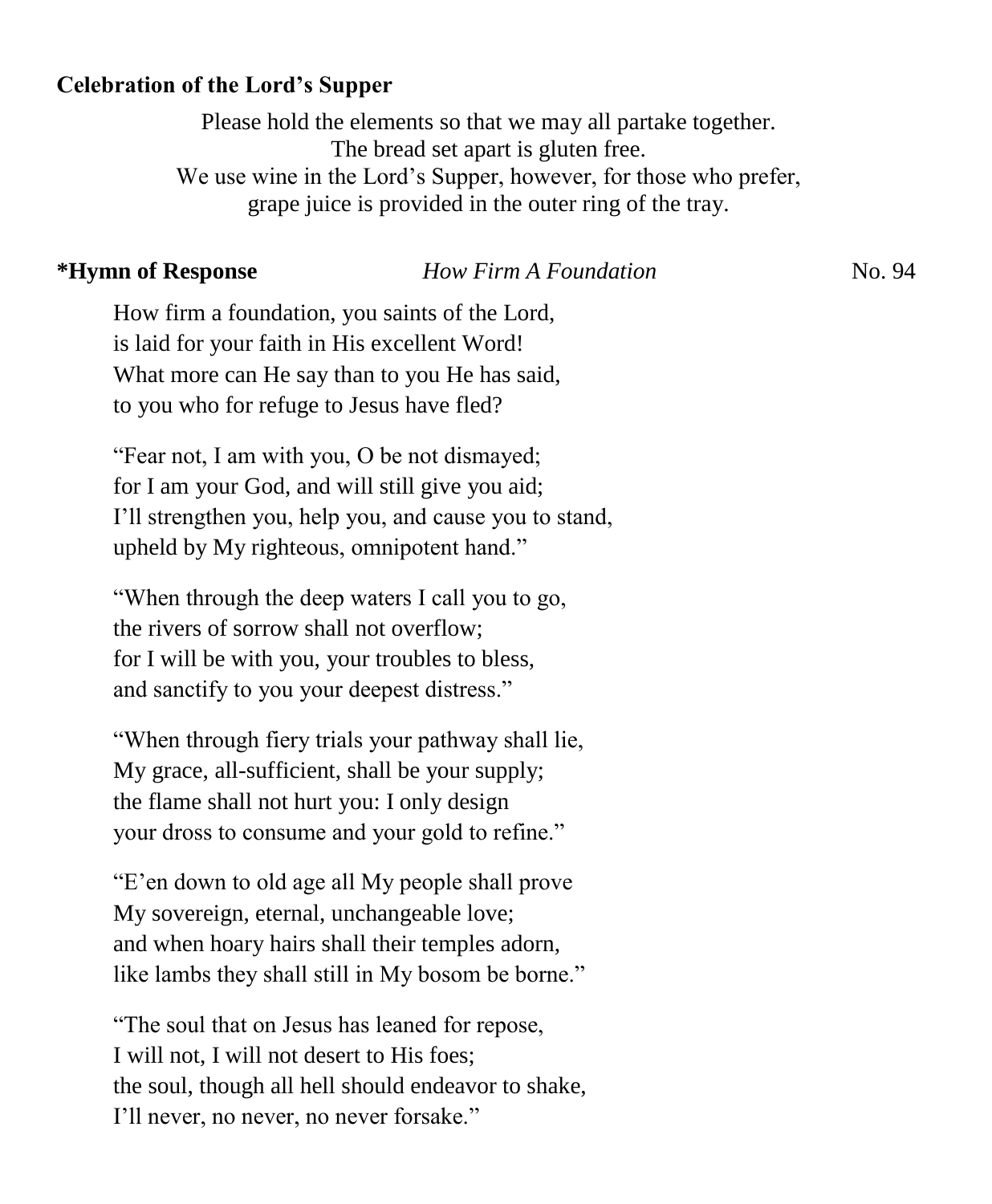# **\*Benediction**

## **\*Gloria Patri** No. 735

Glory be to the Father, and to the Son, and to the Holy Ghost; as it was in the beginning, is now, and ever shall be, world without end. Amen, amen.

| *Postlude                             | Praise the Savior, Ye Who Know Him<br>arr. Innes |  |  |
|---------------------------------------|--------------------------------------------------|--|--|
| * Congregation: Please stand as able. |                                                  |  |  |
|                                       | * * * * * * * *                                  |  |  |

**Scripture Reading, New City Catechism & Intercessory Prayer** Yon Lindborg, Elder

# **Serving the Lord**

|                         | 9/01          | 9/08           | 9/15                |
|-------------------------|---------------|----------------|---------------------|
|                         | F. Armstrong, | B. Hrivnak,    | L. Martin,          |
| <b>AM Nursery</b>       | Cordie A.     | Emily S.       | Grace M.            |
| <b>Communion Helper</b> | Graydon L.    |                |                     |
| Greeters                | J. Faber      | Stoltzfus      | <b>Hrivnak</b>      |
| <b>Treats</b>           |               | Schoon         | Lauer               |
| Serve/Cleanup           |               | Schoon         | Lauer               |
| Audio                   | J. Martin     | B. Schoon      | <b>B.</b> Armstrong |
| Elder of the Week       | Lindborg      | <b>Hrivnak</b> | Stoltzfus           |

**Organ** Sandy Schoon Sandy Schoon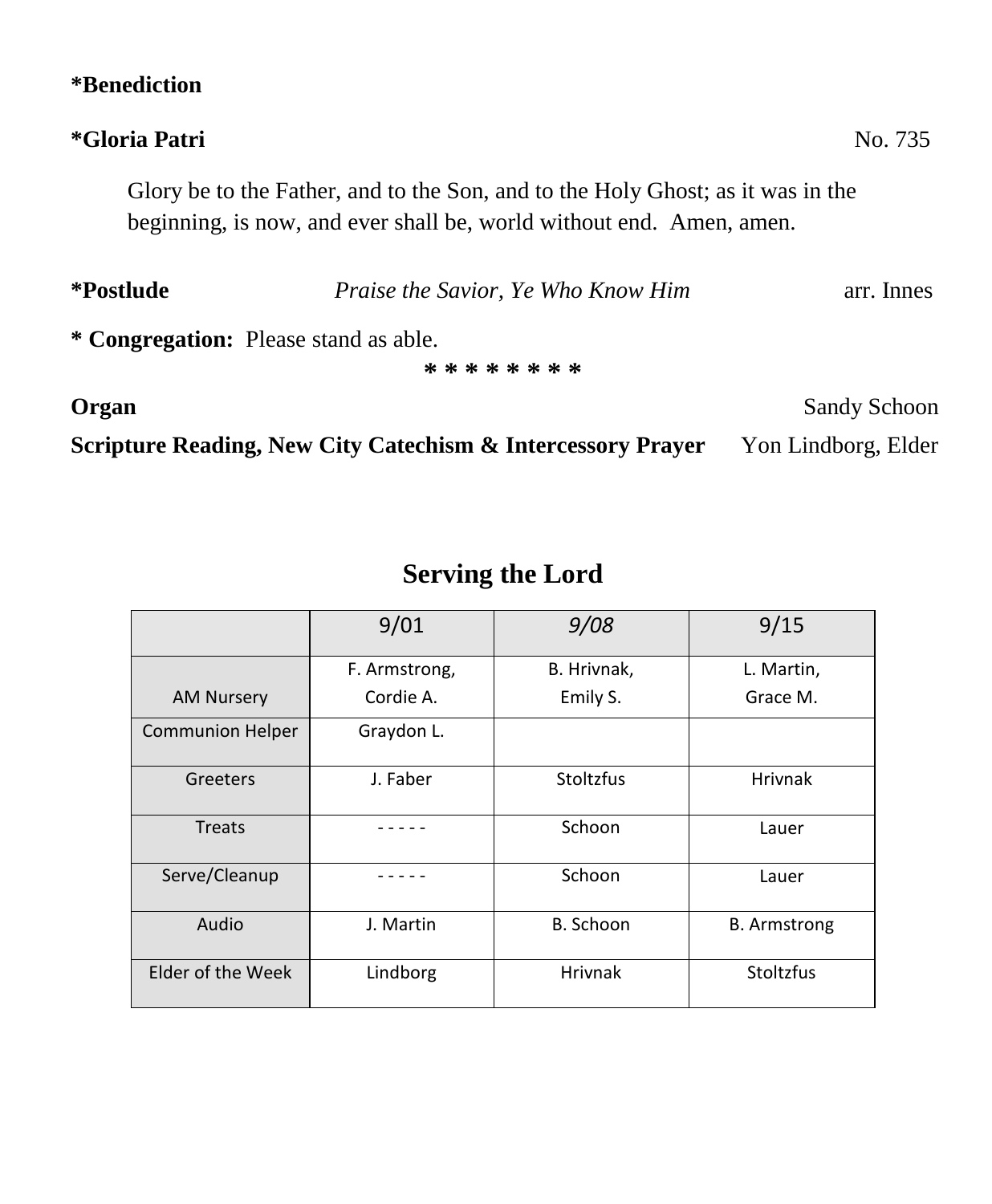# **Weekly Calendar**

| DATE            | NH.               | 7ENT                                                                     |
|-----------------|-------------------|--------------------------------------------------------------------------|
| <b>SUN 9/01</b> | 10:30 AM          | Worship Service $&$ The Lord's Supper                                    |
| <b>FRI 9/06</b> | $6:30$ PM         | Pastoral Search Committee & their families<br>Wrap-up at DeGroot's house |
| <b>SUN 9/08</b> | $8:45$ AM         | <b>Sunday School Classes Begin</b>                                       |
|                 | 10:30 AM          | <b>Worship Service</b>                                                   |
|                 | $6:00 \text{ PM}$ | <b>Prayer Meeting (Missions Focus)</b>                                   |

# **September Birthdays & Anniversaries**

 $16<sup>th</sup>$ Arlene Lanenga 23<sup>rd</sup> Alex Vanderstar 28<sup>th</sup> Kendra Vanderstar 30th Joan Veenstra

- $8<sup>th</sup>$ Don & Darlene Stam's Anniversary
- 10<sup>th</sup> Bob & Maureen Birkett's Anniversary
- $13<sup>th</sup>$  Dean & Sharon Lauer's Anniversary
- $20<sup>th</sup>$  Yon & Alice Lindborg's Anniversary

# **Announcements**

 **Guest Pastor:** Our guest pastor today is Pastor Hans Deutschmann. Pastor Hans was the Associate Pastor at Covenant Presbyterian Church in Holland, MI, but is now honorably retired. Next week we welcome Rev. Alan Strange. He is a Professor of Church History at Mid-America Reformed Seminary in Dyer, IN. He is the pastor who led the Marriage Seminar at our church in March. We pray for God's blessing on these pastors as they bring us God's Word.

 **The Lord's Supper:** The Lord's Supper will be celebrated today. An offering for the Deacon's Fund will be received at the back of the sanctuary.